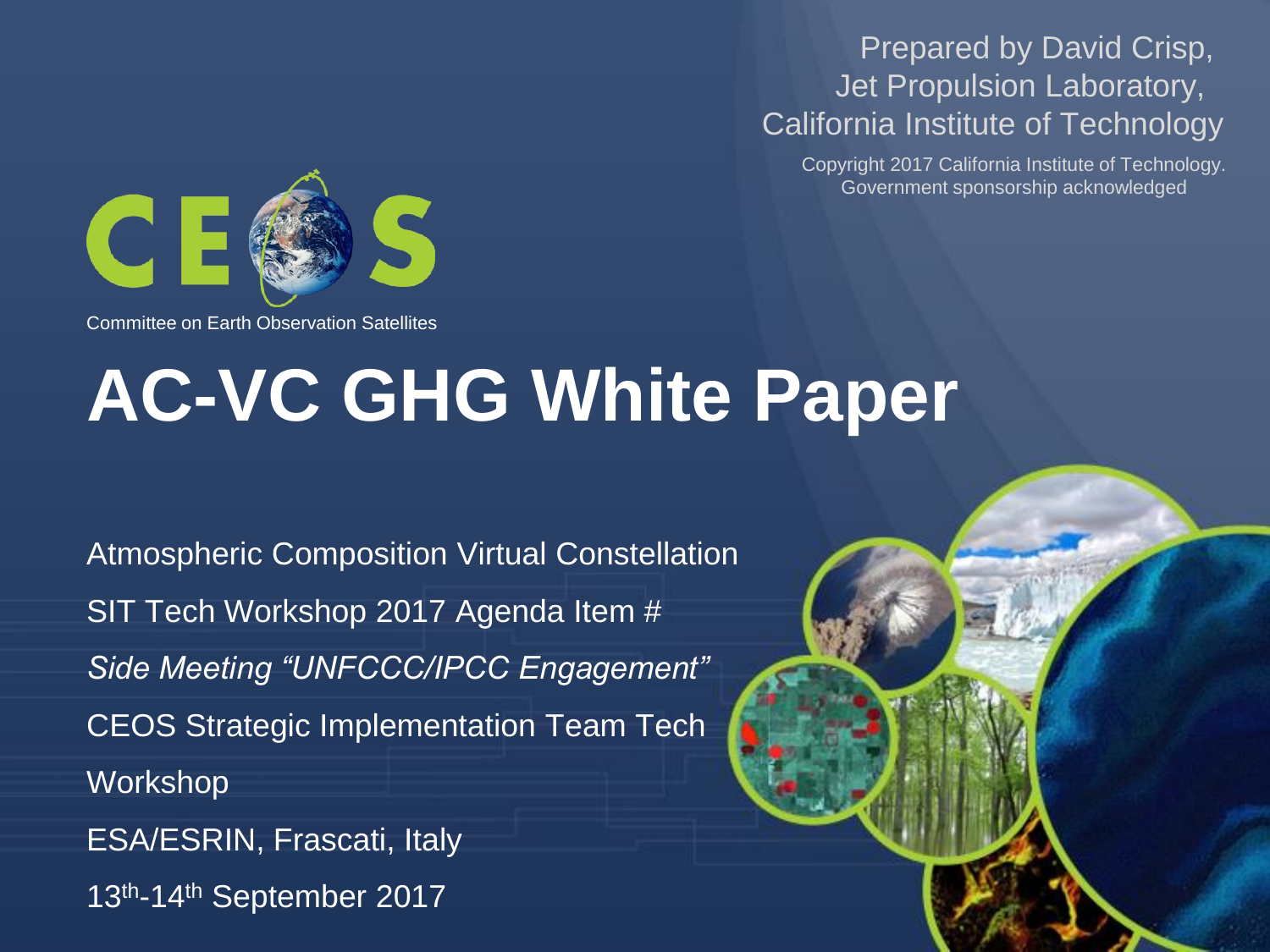

**The primary focus of the AC-VC Greenhouse Gas (GHG) effort since the CEOS SIT-32 meeting has been the development of the GHG White Paper.** 

**Community contributions to the White Paper were solicited at the following meetings:**

- 6-8 June: IWGGMS-13, Helsinki, Finland
	- o Discussion of Requirements of Future GHG missions
- 11-16 June: CGMS Jeju Korea
	- o WG-II/WG-III GHG joint session on carbon observations
	- o CGMS Plenary Session G: Carbon Observations
- 28-30 June: CEOS he AC-VC-13 in Paris, France
	- o Devoted the afternoon session to a discussion of the AC-VC GHG White Paper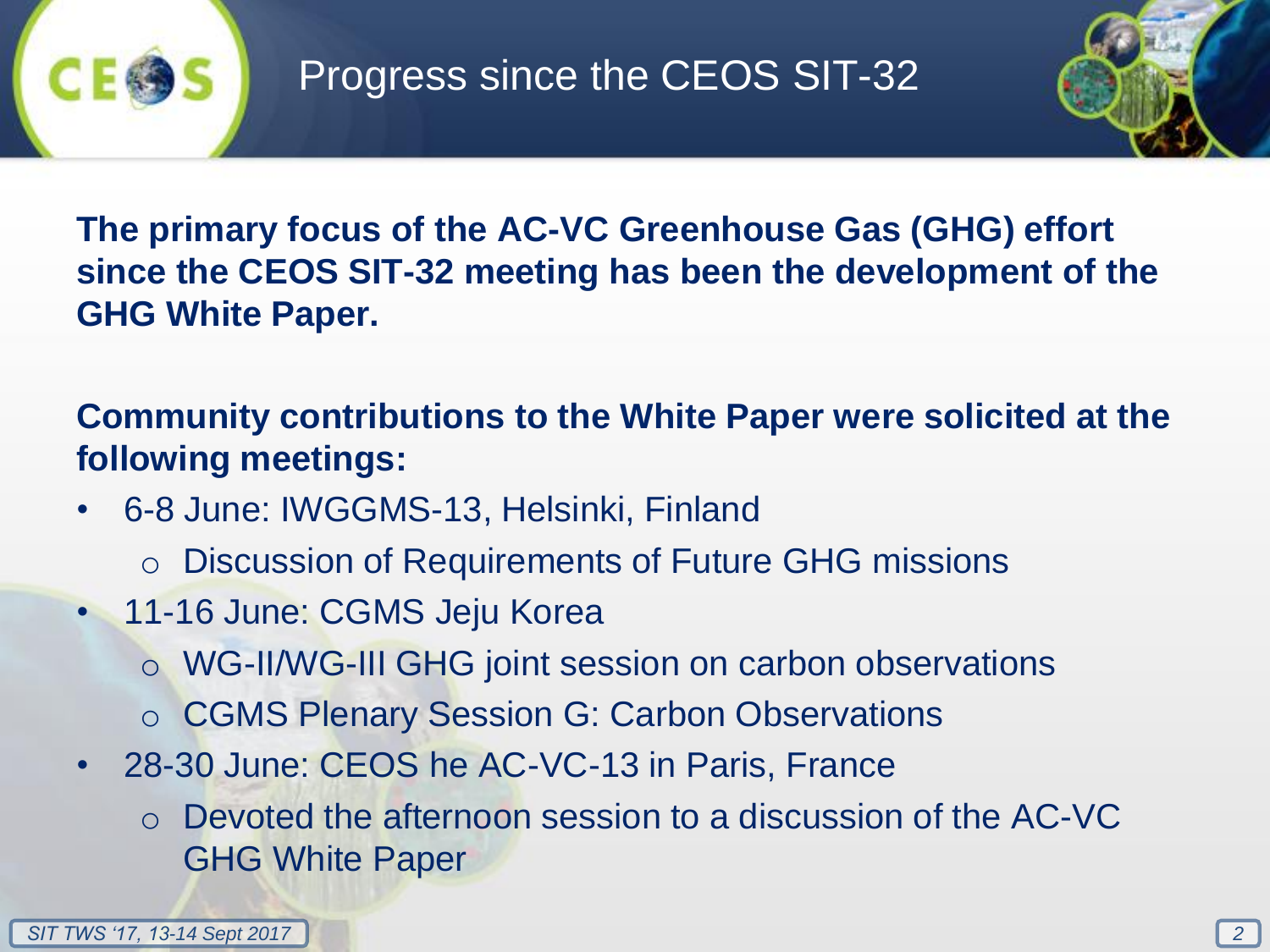### White Paper Chapters



Contributions from participants at the CGMS and CEOS AC-VC meeting were incorporated into the White Paper structure:

- Chapter 1: Need for space-based measurements of  $CO<sub>2</sub>$  and  $CH<sub>4</sub>$
- Chapter 2: Existing space-based GHG Satellites and near term plans
- Chapter 3: Lessons Learned from GOSAT and OCO-2
- Chapter 4: Integrating Near-term Missions into a Virtual Constellation
- Chapter 5: Defining GHG Constellation Requirements
- Chapter 6: Candidate Constellation Architectures
- Chapter 7: Ongoing studies of operational GHG constellations: the Copernicus CO2 Sentinels
- Chapter 8: The Transition from Science to Operations
- Chapter 9: Conclusions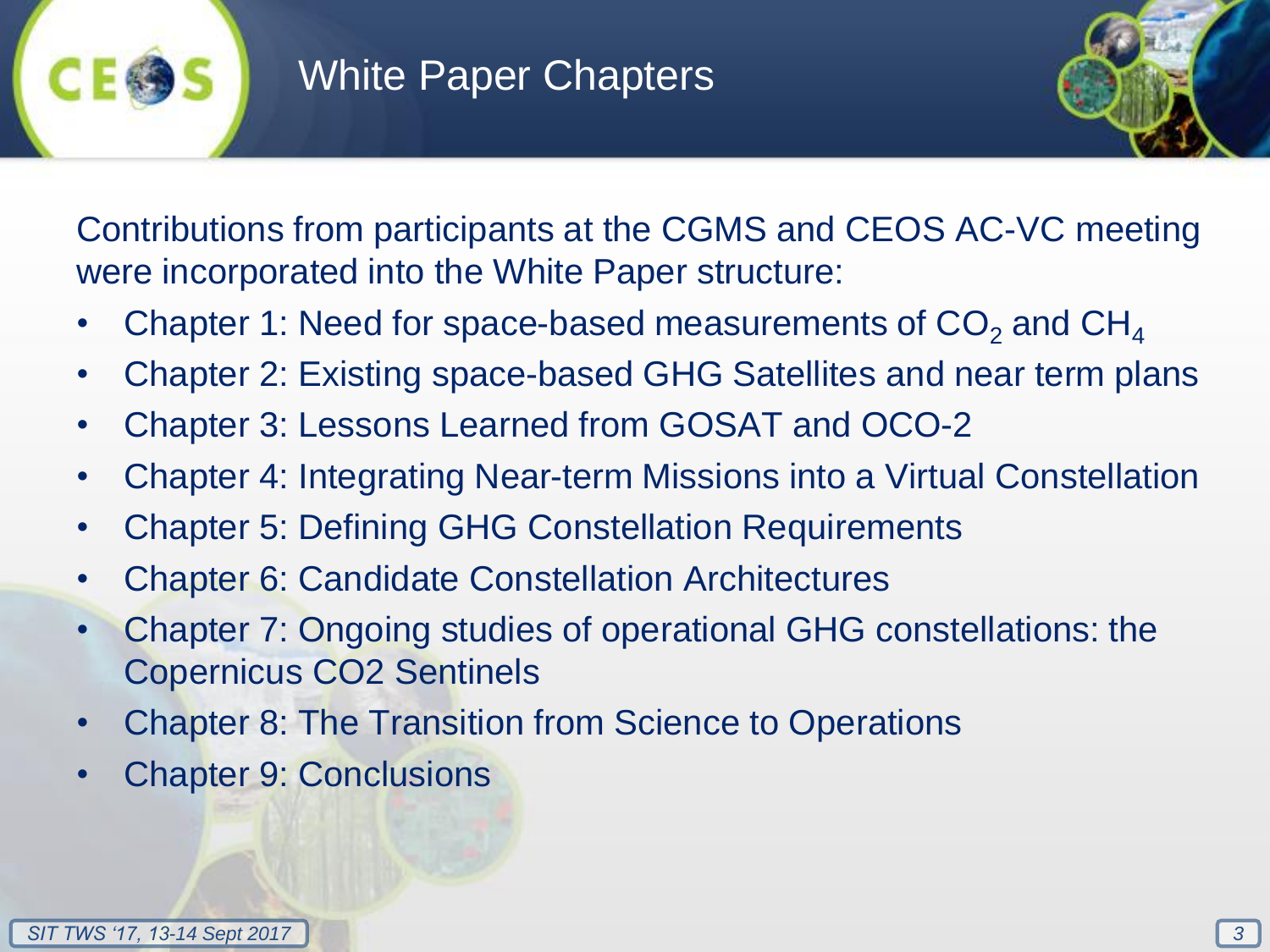



- Reduce uncertainty in fossil fuel emission inventories and their time evolution
	- o Review origin, content, and limitations of present GHG inventories
	- o New requirements from UNFCCC Paris agreement (e.g. "global stocktaking")
	- o Summarize challenges of discriminating and quantifying anthropogenic emissions in context of natural carbon cycle
- Monitoring and predicting changes in the natural carbon cycle associated with climate change and human activities
	- o Deforestation, degradation, fire
	- $\circ$  Changes in CO<sub>2</sub> and CH<sub>4</sub> associated with drought, temperature stress, melting permafrost
	- o Ocean thermal structure and dynamics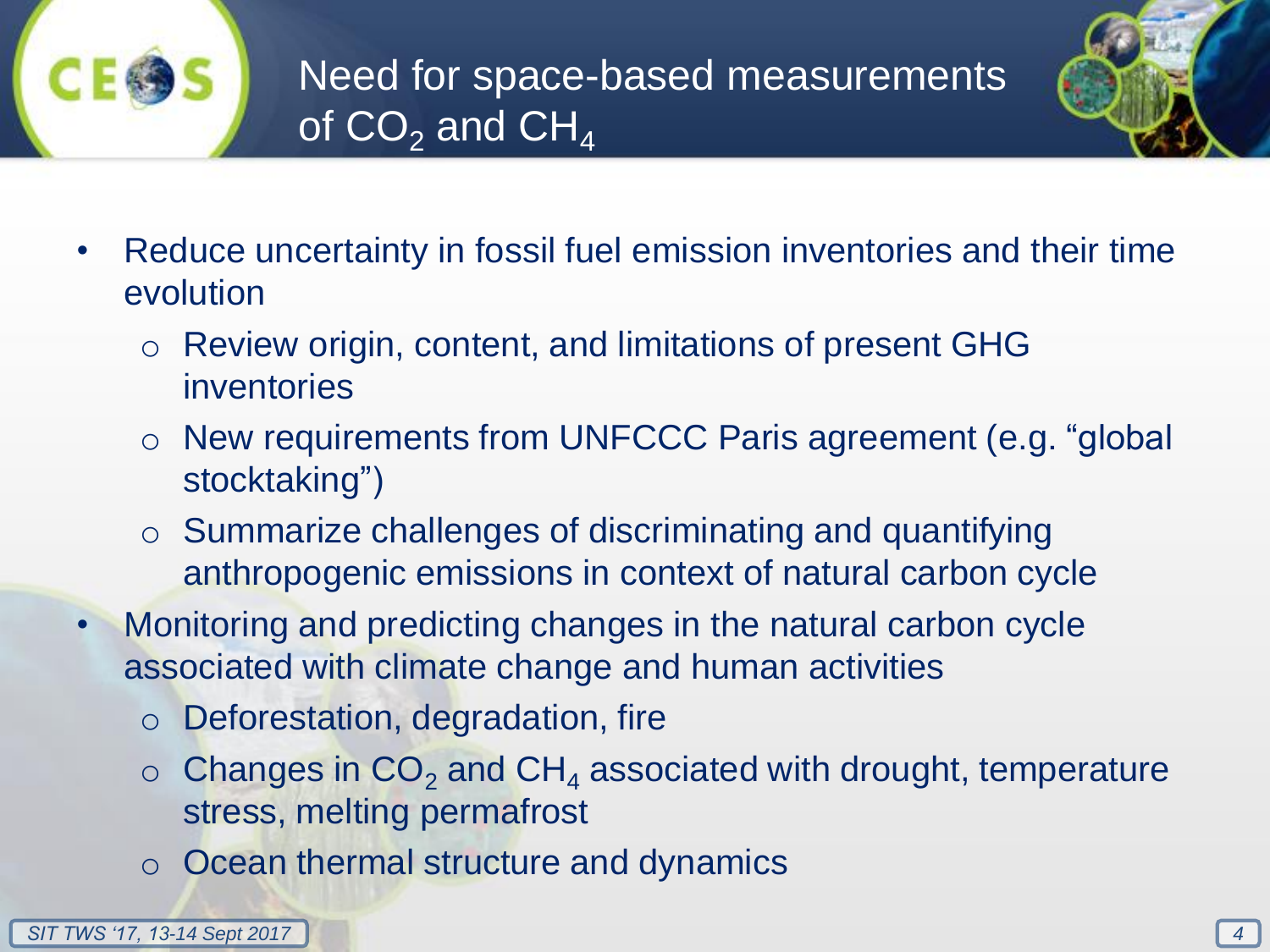

## Existing space-based GHG Satellites and near term plans





*SIT TWS '17, 13-14 Sept 2017 5* \* Pre-decisional, for planning and discussion purposes only.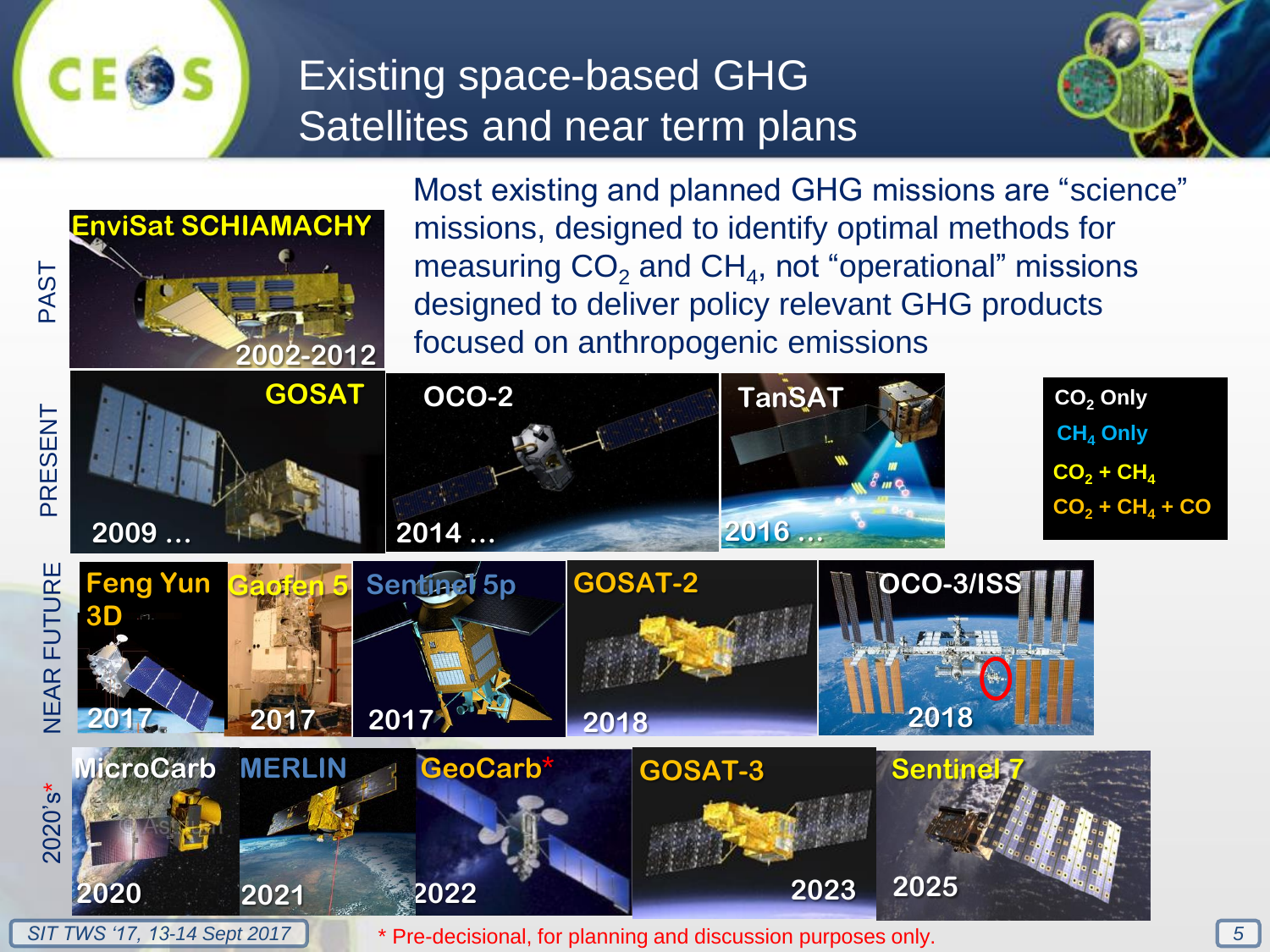![](_page_5_Picture_0.jpeg)

*SIT TWS '17, 13-14 Sept 2017*

# Lessons learned from GOSAT and OCO-2

- High accuracy and low bias are both essential
- High spatial resolution (footprint area  $<$  4 km<sup>2</sup>)
	- o Critical for quantifying emissions from compact sources
		- $\blacktriangleright$   $X_{CO2}$  anomaly associated with a given CO<sub>2</sub> injection is inversely proportional to the area of the footprint
	- o Critical for gathering data in presence of patchy clouds
- Imaging rather than sampling the  $CO_2$  and  $CH_4$  field
	- o Critical for tracking emission plumes and resolving anthropogenic emission sources from the natural background
- High resolution transport models for flux inversion
	- o Critical for quantifying at the scale of cities
	- $\circ$  Needed for resolving anomalies associated with  $CO_2/CH_4$ "weather" from local sources and sinks
- Proxies (SIF, CO, and  $NO<sub>2</sub>$ ) may be needed for attribution

![](_page_5_Figure_14.jpeg)

OCO-2 track through patchy clouds

![](_page_5_Figure_16.jpeg)

GEOS-5 XCO2 Weather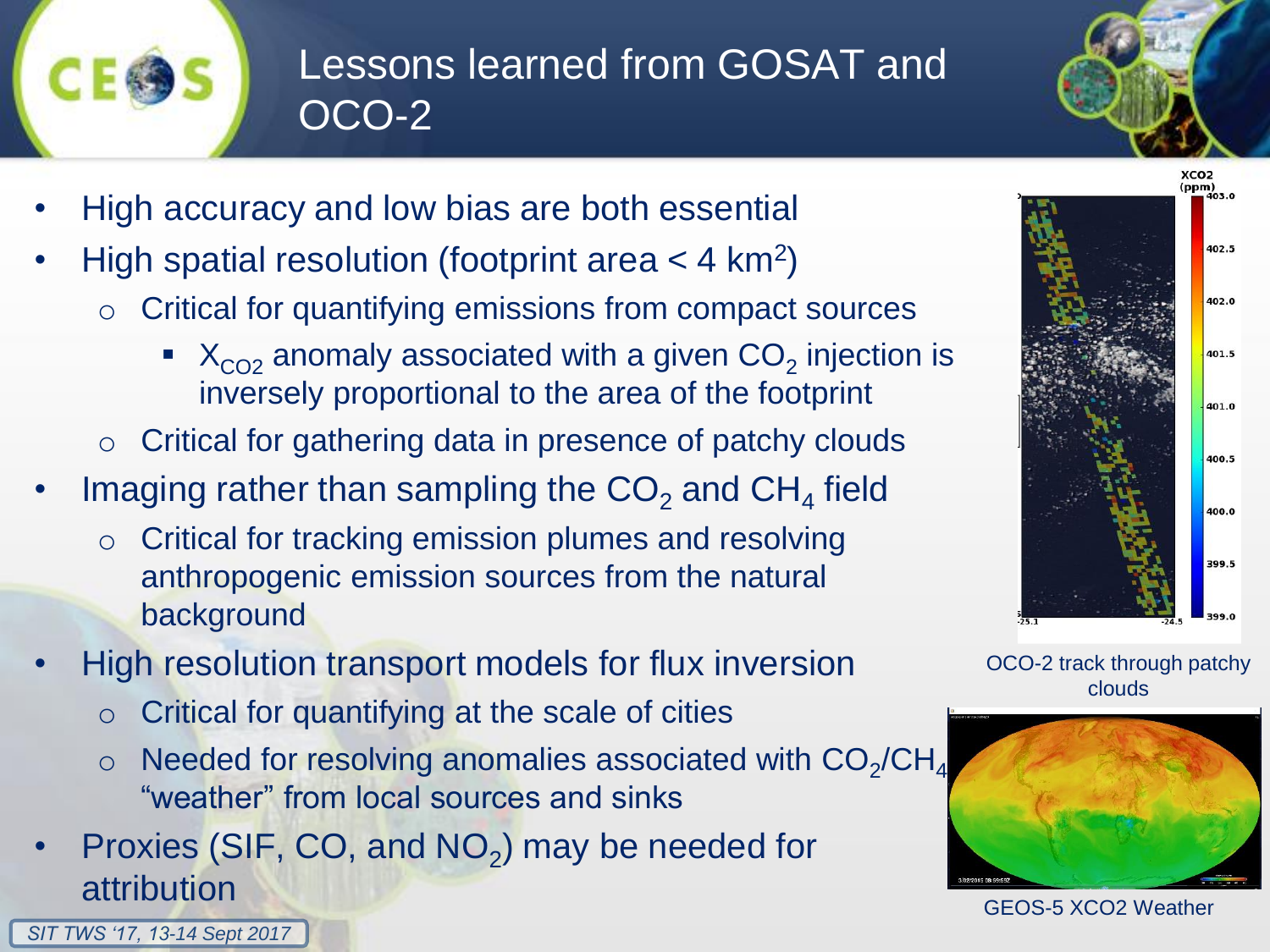![](_page_6_Picture_0.jpeg)

![](_page_6_Picture_2.jpeg)

#### A multi-satellite GHG constellation could

- Exploit the benefits of observations from low Earth orbit (LEO), geostationary orbits (GEO), and Highly Elliptical Orbits (HEO)
- Reduce revisit times in the presence of optically-thick clouds
- Improve spatial coverage without requiring very broad swaths that
	- o Are technically difficult and expensive to implement
	- o Large atmospheric path lengths at the swath edges are more likely to be contaminated by clouds
- Collect coincident observations of proxies  $(CO, NO<sub>2</sub>, SIF)$  to facilitate the interpretation of the measurements
- Provide resiliency to the loss/degradation of individual satellites
- Facilitate data quality improvements through cross calibration and cross validation

Partnerships will help realize these objectives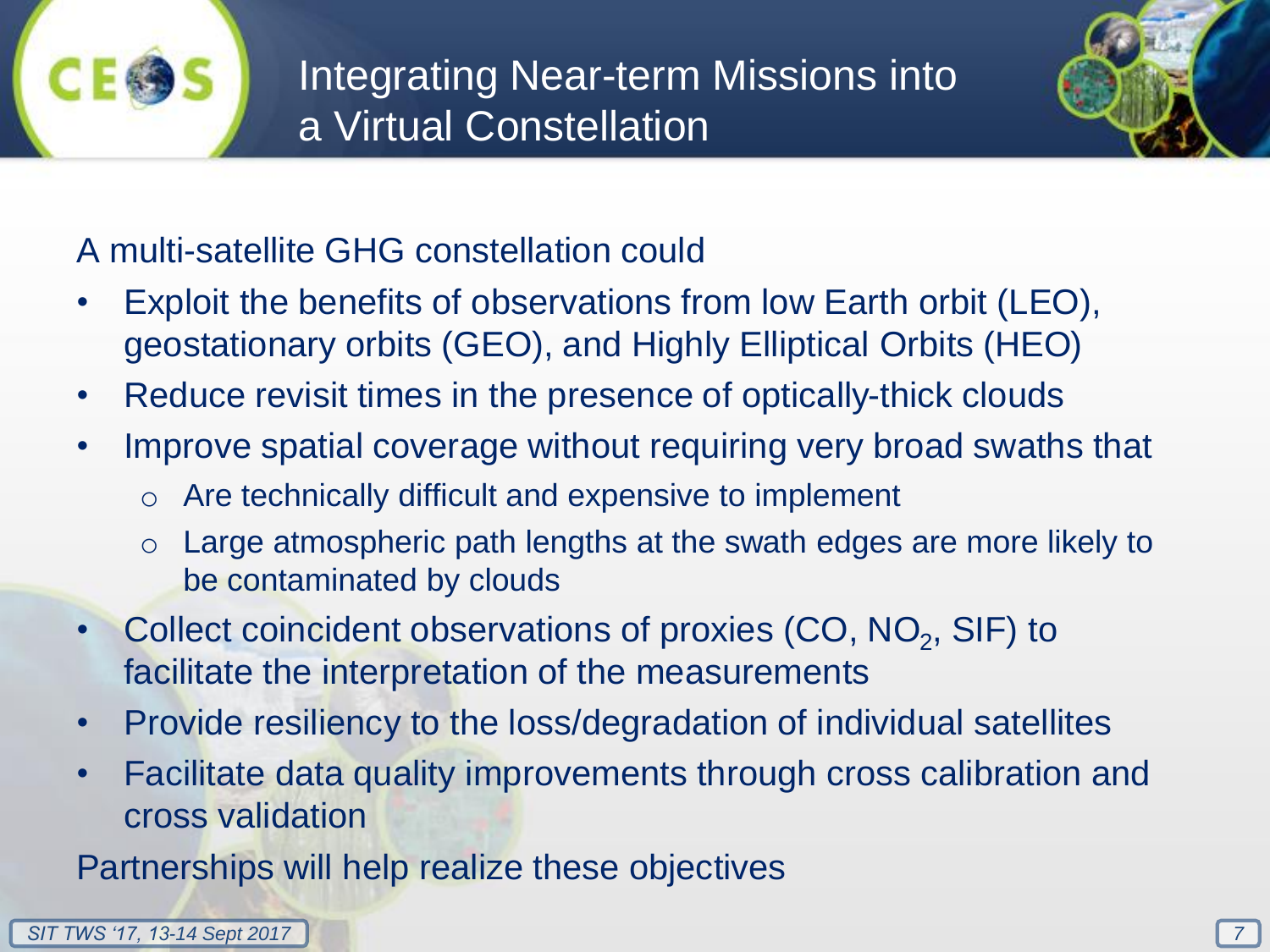![](_page_7_Picture_0.jpeg)

![](_page_7_Picture_2.jpeg)

- Existing studies indicate that different approaches can be combined to define the measurement requirements needed to meet the demanding GHG flux requirements
	- o Point source mass balance methods show the sensitivity needed to quantify localized sources (cities, individual power plants)
	- $\circ$  Signal detection experiments provide insight into the amplitude of  $X_{CO2}$ and  $X<sub>CH4</sub>$  anomalies associated with persistent flux changes and their dependence on wind speed at local to global scales
	- o Realistic, end-to-end OSSEs are adequate for assessing flux uncertainties associated with sensor precision, resolution, and coverage in the presence of realistic transport and clouds
	- o Flux inversion experiments combining data from in situ, TCCON, GOSAT and OCO-2 are being validated against "withheld data" (from aircraft or surface stations) to provide insight into the impact of biases in concentration measurements and transport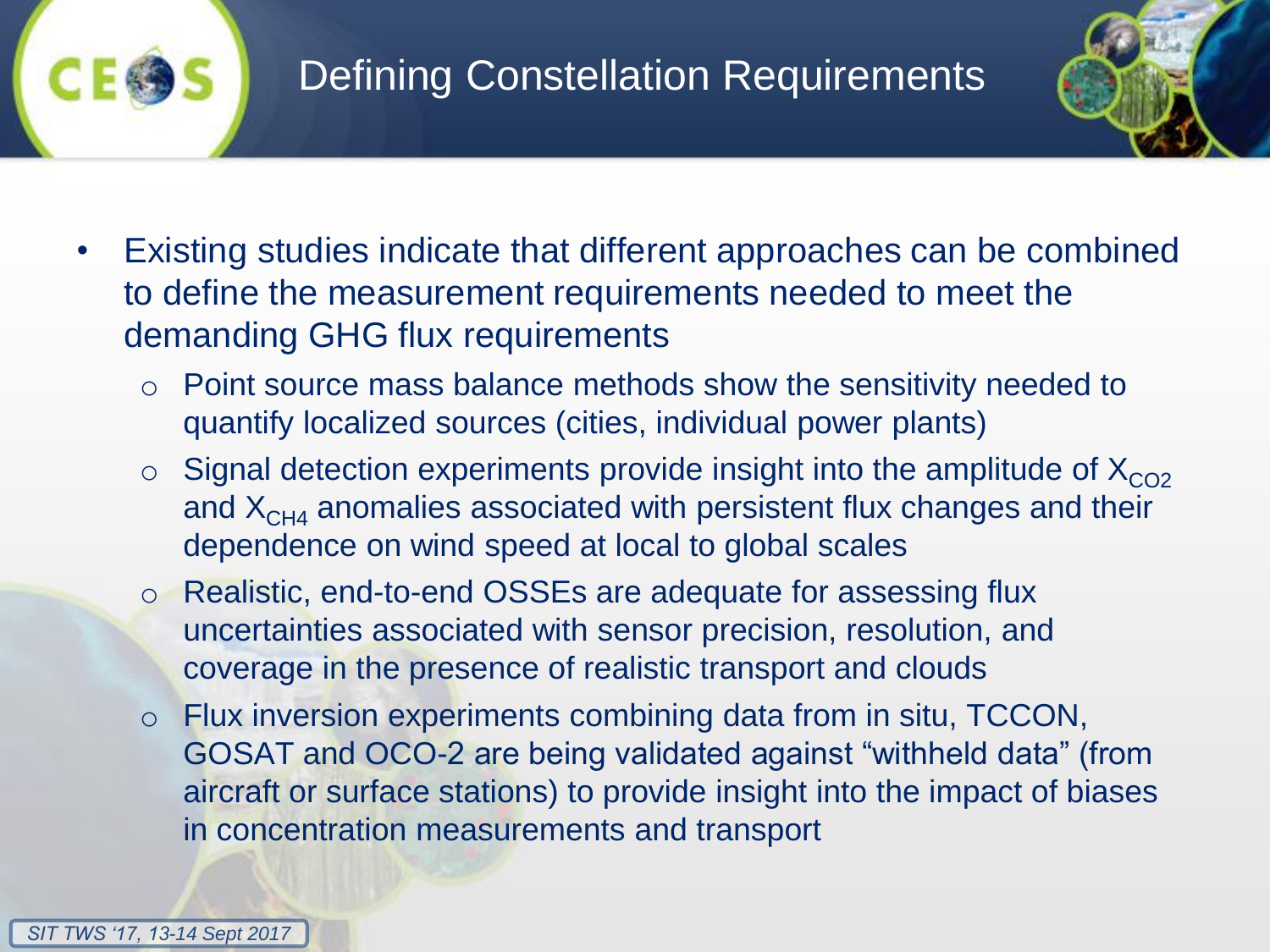![](_page_8_Picture_0.jpeg)

![](_page_8_Picture_2.jpeg)

The coverage, resolution, and precision requirements could be achieved with a constellation that incorporates

- A constellation of (3 or more) satellites in LEO with
	- $\circ$  A broad (~200) km swath with a mean footprint size < 4 km<sup>2</sup>
	- o A single sounding random error near 0.5 ppm, and vanishing small regional scale bias  $( $0.1$  ppm) over  $>80\%$  of the sunlit hemisphere$
	- $\circ$  One (or more) satellites carrying ancillary sensors (CO, NO<sub>2</sub>, CO<sub>2</sub> and/or  $CH<sub>4</sub>$  Lidar)
- A constellation with 3 (or more) GEO satellites
	- o Monitor diurnally varying processes (e.g. rush hours, diurnal variations in the biosphere)
	- o Stationed over Europe/Africa, North/South America, and East Asia
- One or more and one or more HEO satellites to monitor carbon cycle changes in the high arctic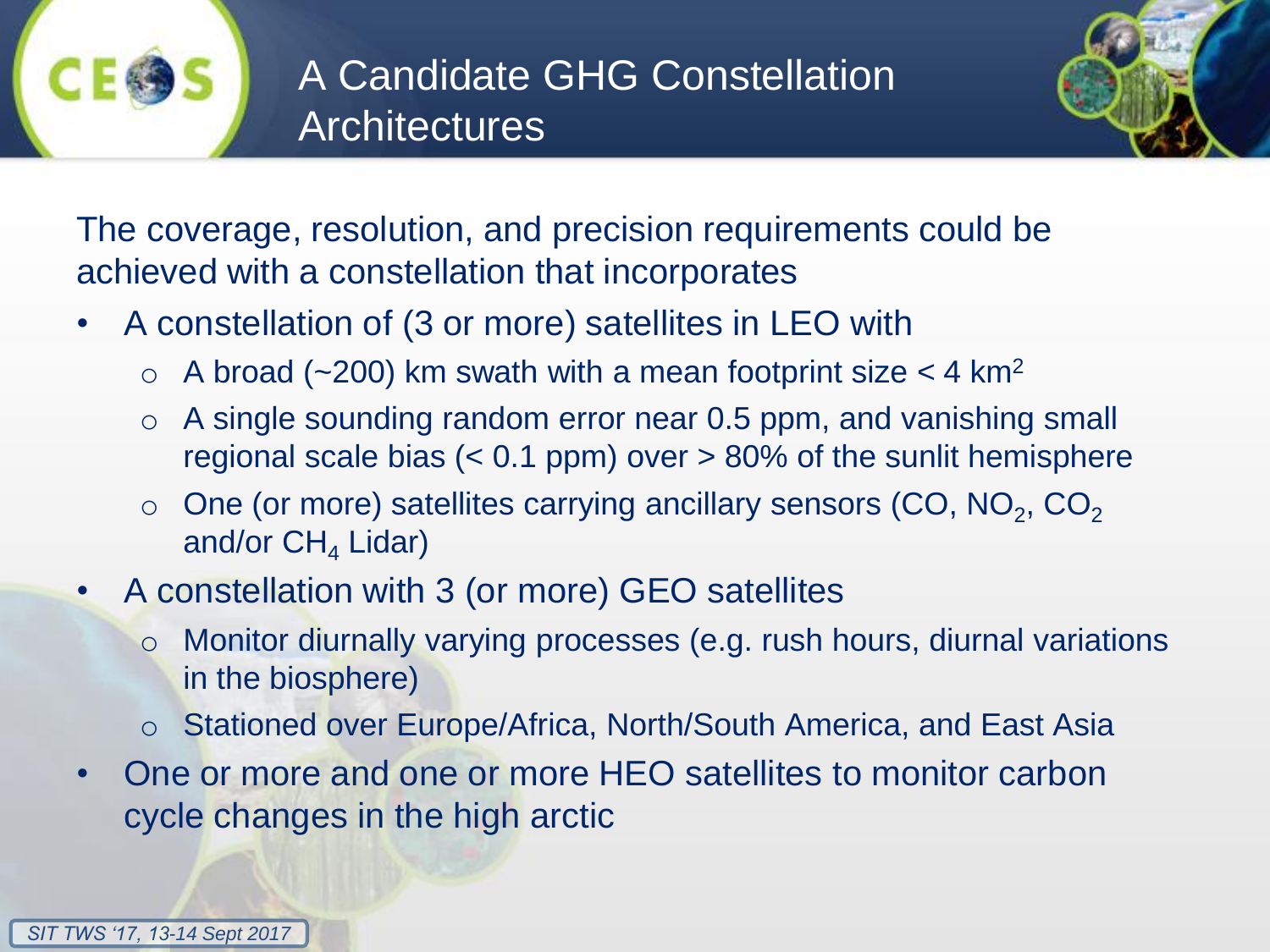The high-level **monitoring system** objectives are to

- 1. provide policy-relevant information (trends, impacts of measures),
- 2. support national emission inventories,
- 3. observe strong point & area sources (e.g., power plants and cities)
	- o *As part of an integrated system comprising: satellite - in-situ – modelling - emission inventory components, for provision of timely input to policymakers*

In view of the above system objectives, the following mission objective of the space component has been tentatively formulated:

**The CO<sup>2</sup> mission shall monitor anthropogenic CO<sup>2</sup> emissions using high spatial resolution imaging of total column CO<sup>2</sup>**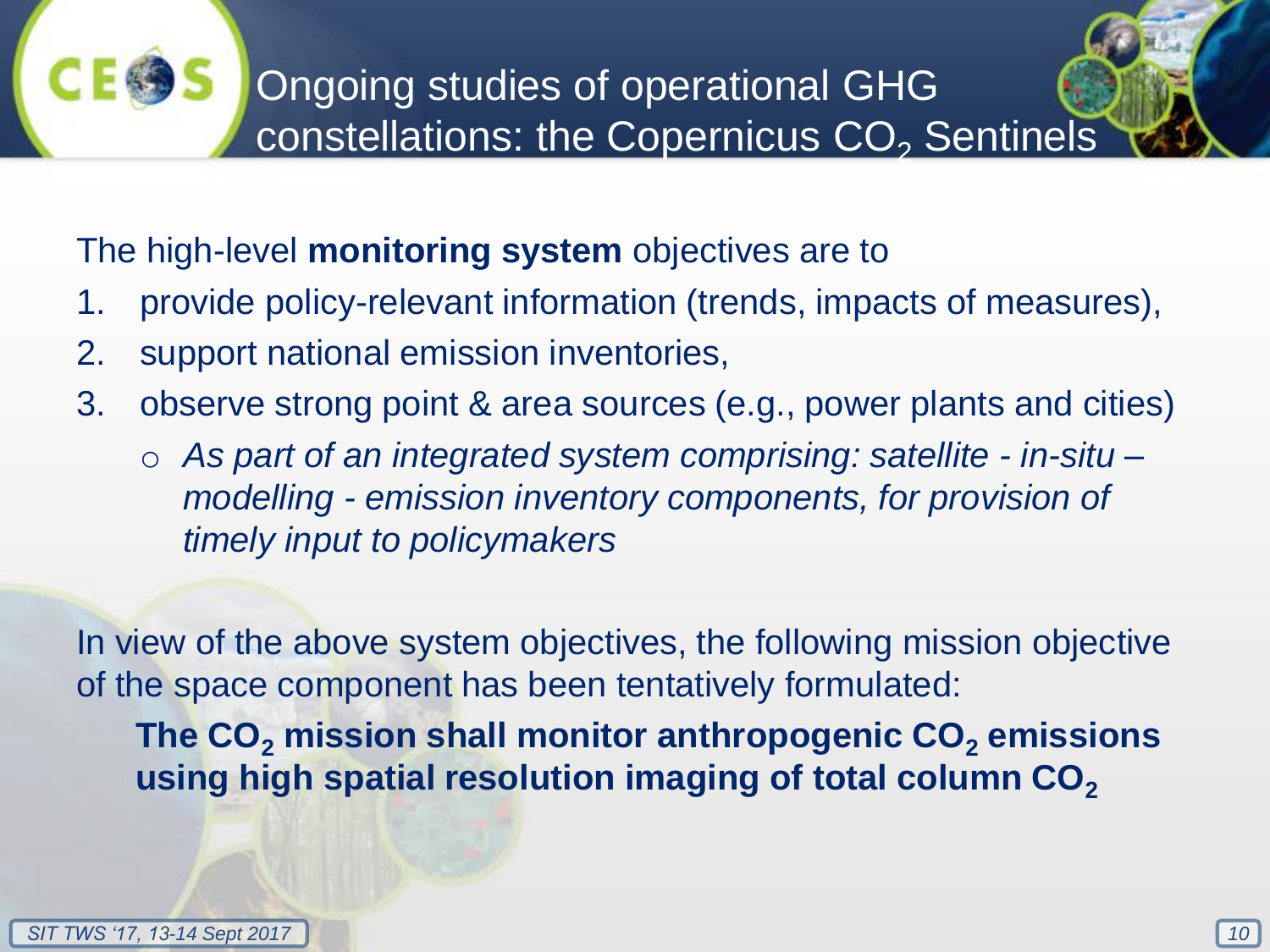![](_page_10_Picture_0.jpeg)

Moving Forward from "Science" to "Operational" GHG Missions

![](_page_10_Picture_2.jpeg)

- With the exception of the Sentinels, all of the existing and planned GHG missions are "science" missions, designed to identify optimal methods for measuring  $CO<sub>2</sub>$  and CH<sub>4</sub>, not "operational" missions designed to deliver policy relevant GHG products focused on anthropogenic emissions
- Following the model developed by the operational meteorological satellite constellation, future GHG constellation will also need to focus on orbit and mission coordination, data distribution, data exchange, and data format requirements
- To fully exploit the information collected by future GHG constellations, the missions will also have to invest in training and capacity building as well as public outreach
- CEOS should exploit the experience of CGMS and other organizations to foster the development of these capabilities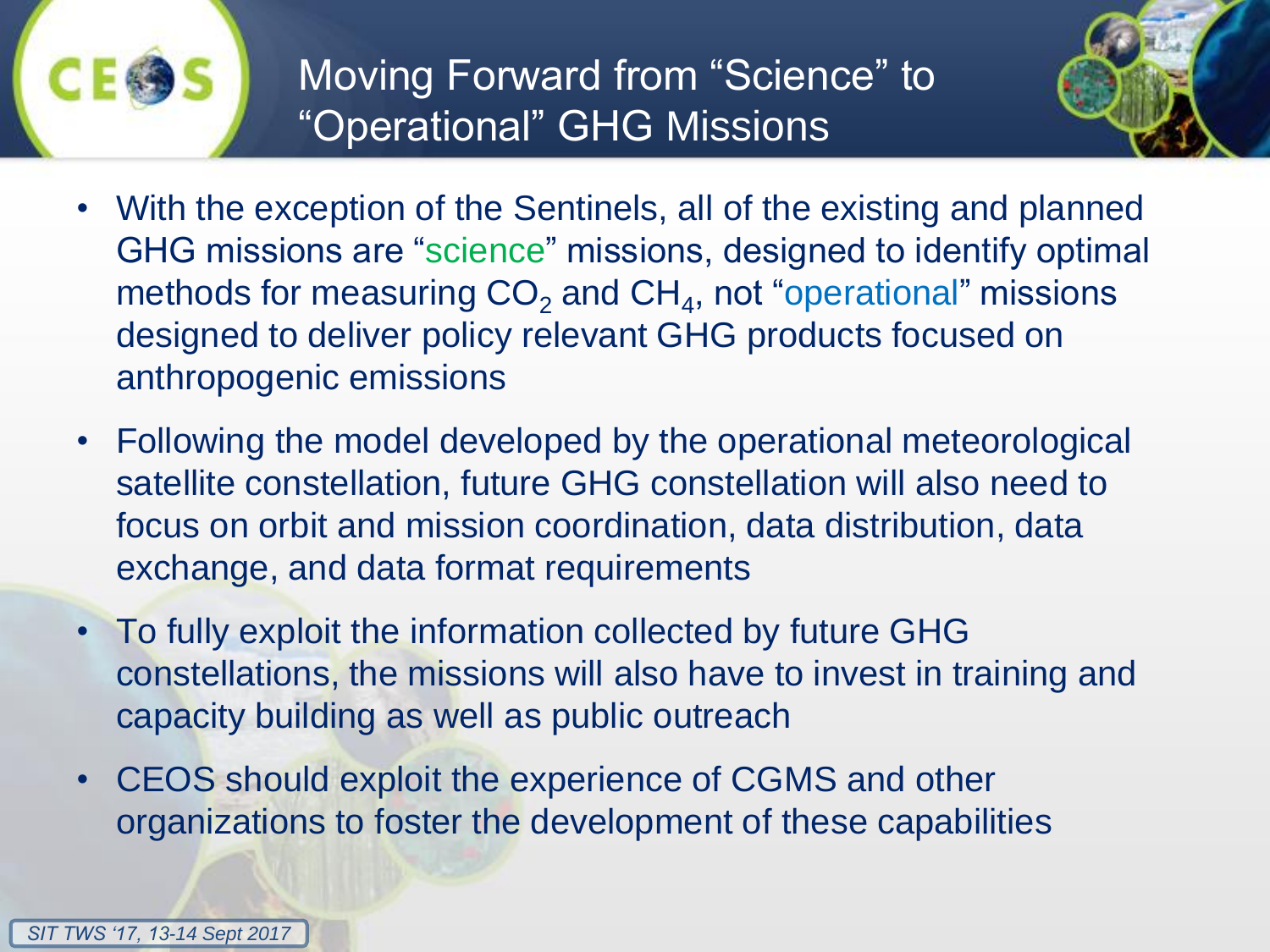#### **Conclusions**

![](_page_11_Picture_1.jpeg)

- Data from a future, coordinated GHG constellation that combines LEO, GEO, and HEO vantage points could meet the measurement accuracy, precision, resolution, and coverage requirements
- To provide reliable, verifiable constraints on GHG inventories as well as the response of the natural carbon cycle to climate change, advances are needed in:
	- o Laboratory measurements of gas absorption cross sections
	- o pre-launch and on-orbit calibration capabilities,
	- GHG retrieval algorithms
	- o flux inversion algorithms
	- GHG concentration and flux validation techniques
- Open data policies that encourage the cross-calibration of sensors, the cross validation and free exchange of space based data products will accelerate the development of these capabilities and the acceptance of their results by scientists and policy makers

*SIT TWS '17, 13-14 Sept 2017*